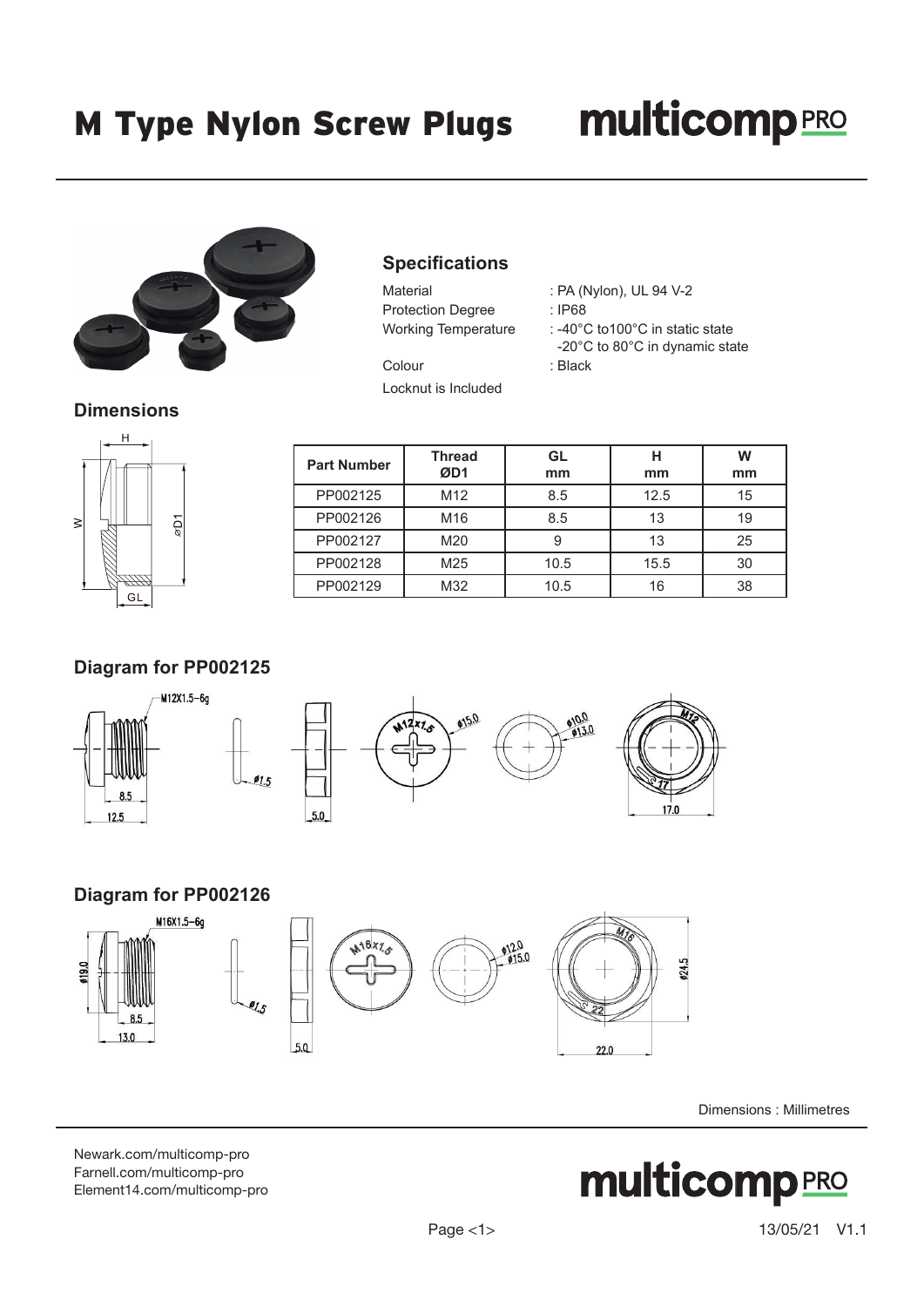$5.7$ 

# **Diagram for PP002127**





€

**PZXOZW** 

 $-M20X1.5-6g$ 





## **Diagram for PP002128**



# **Diagram for PP002129**



Newark.com/multicomp-pro Farnell.com/multicomp-pro Element14.com/multicomp-pro